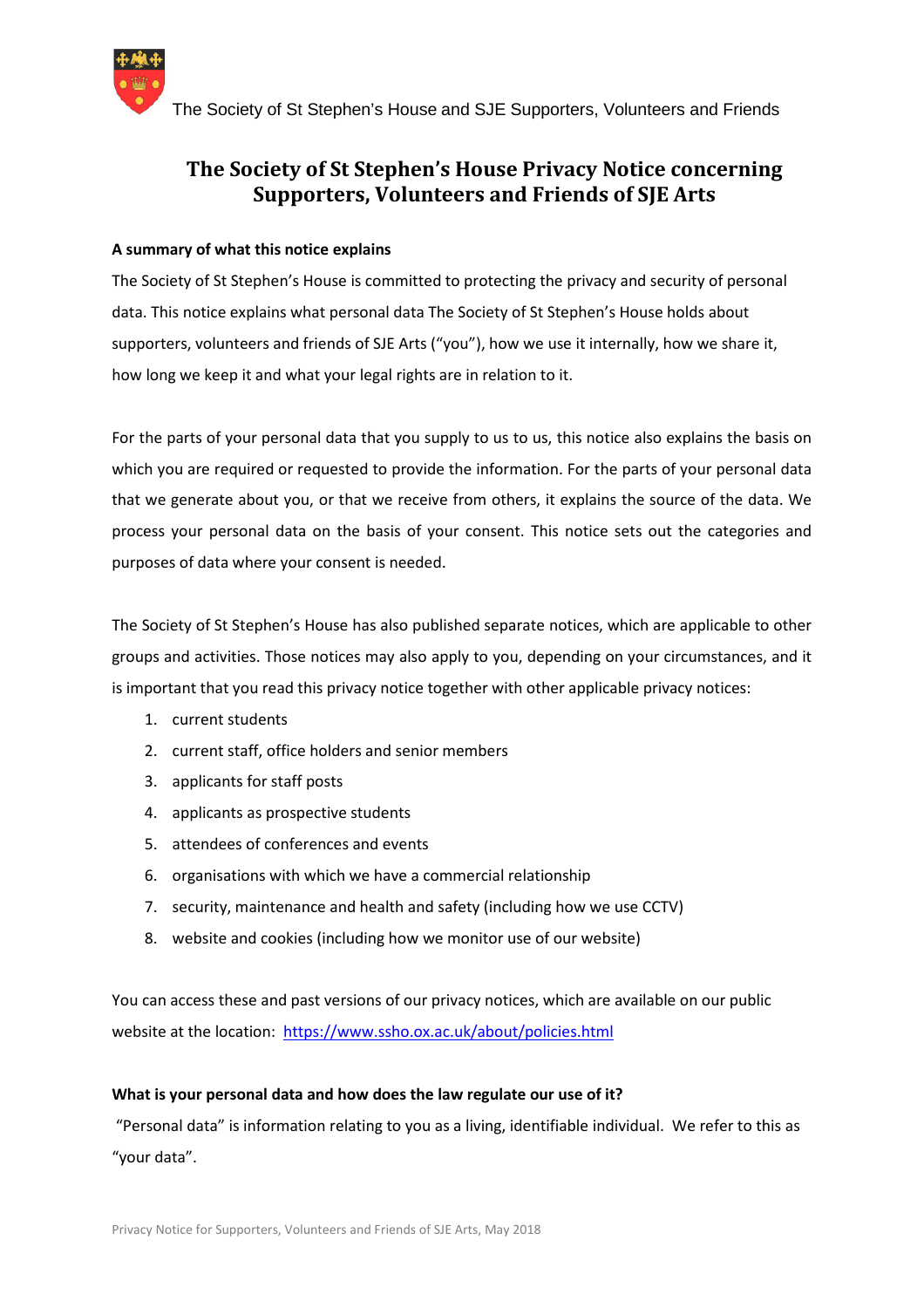

"Processing" your data includes various operations that may be carried out on your data, including collecting, recording, organising, using, disclosing, storing and deleting it. Data protection law requires us:

- To process your data in a lawful, fair and transparent way;
- Only to collect your data for explicit and legitimate purposes**;**
- Only to collect data that is relevant, and limited to the purpose(s) we have told you about;
- To ensure that your data is accurate and up to date;
- To ensure that your data is only kept as long as necessary for the purpose(s) we have told you about;
- To ensure that appropriate security measures are used to protect your data.

## **The Society of St Stephen's House's Contact Details**

If you need to contact us about your data, please contact: dpo@ssho.ox.ac.uk

## **What personal data we hold about you and how we use it**

We may hold and use contact and commercial data about you at different stages of our relationship with you. We might receive this data from you; we might create it ourselves, or we might receive it from someone else (for example, the University or ticketing agencies).

Categories of data that we collect, store and use include (but are not limited to):

- Contact details that you provide to us, including names, addresses and telephone numbers.
- Dietary and accessibility requirements
- Photographs, audio and video recording of College events that you attend.

We have a downloadable, detailed table (ROPA – Records of Processing Activities) setting out the processing activities that we undertake, the source of the data, the reasons why we process it, how long we keep it and the lawful basis we rely on for both your personal and special category data, and is available on our public website at the location: https://www.ssho.ox.ac.uk/about/policies.html

#### **The lawful basis on which we process your data**

The law requires that we provide you with information about the lawful basis on which we process your personal data, and for what purpose(s). Most commonly, we will process your data on the following lawful grounds: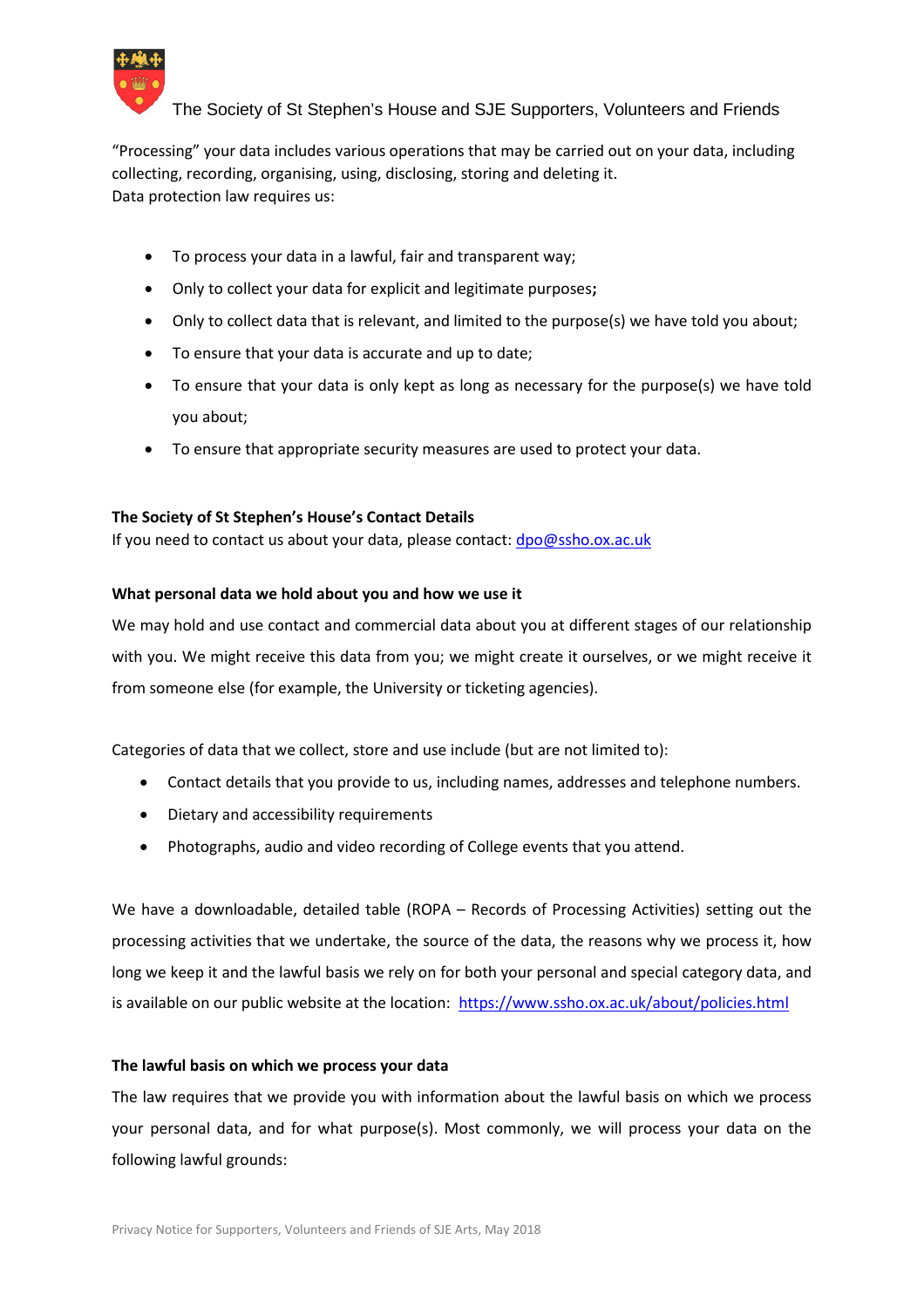

- Where it is necessary to perform the contract we have entered into with you;
- Where necessary to comply with a legal obligation;
- Where it is necessary for the performance of a task in the public interest;
- Where it is necessary for our legitimate interests (or those of a third party) and your interests and fundamental rights do not override those interests.

We may also use your personal information, typically in an emergency, where this is necessary to protect your vital interests, or someone else's vital interests. In a small number of cases where other lawful bases do not apply, we will process your data on the basis of your consent.

# *How we apply further protection in the case of "Special Categories" of personal data*

"Special categories" of particularly sensitive personal information require higher levels of protection. We need to have further justification for collecting, storing and using this type of personal information. The Special Categories of personal data consist of data revealing:

- racial or ethnic origin:
- political opinions;
- religious or philosophical beliefs;
- trade union membership.

# They also consist of the processing of:

- genetic data;
- biometric data for the purpose of uniquely identifying someone;
- data concerning health;
- data concerning someone's sex life or sexual orientation.

We may process special categories of personal data in the following circumstances:

- With your explicit written consent; or
- Where it is necessary in the substantial public interest, in particular:
	- o is necessary for the purposes of the prevention or detection of an unlawful act, must be carried out without the consent of the data subject so as not to prejudice those purposes; or
	- o for equal opportunities monitoring;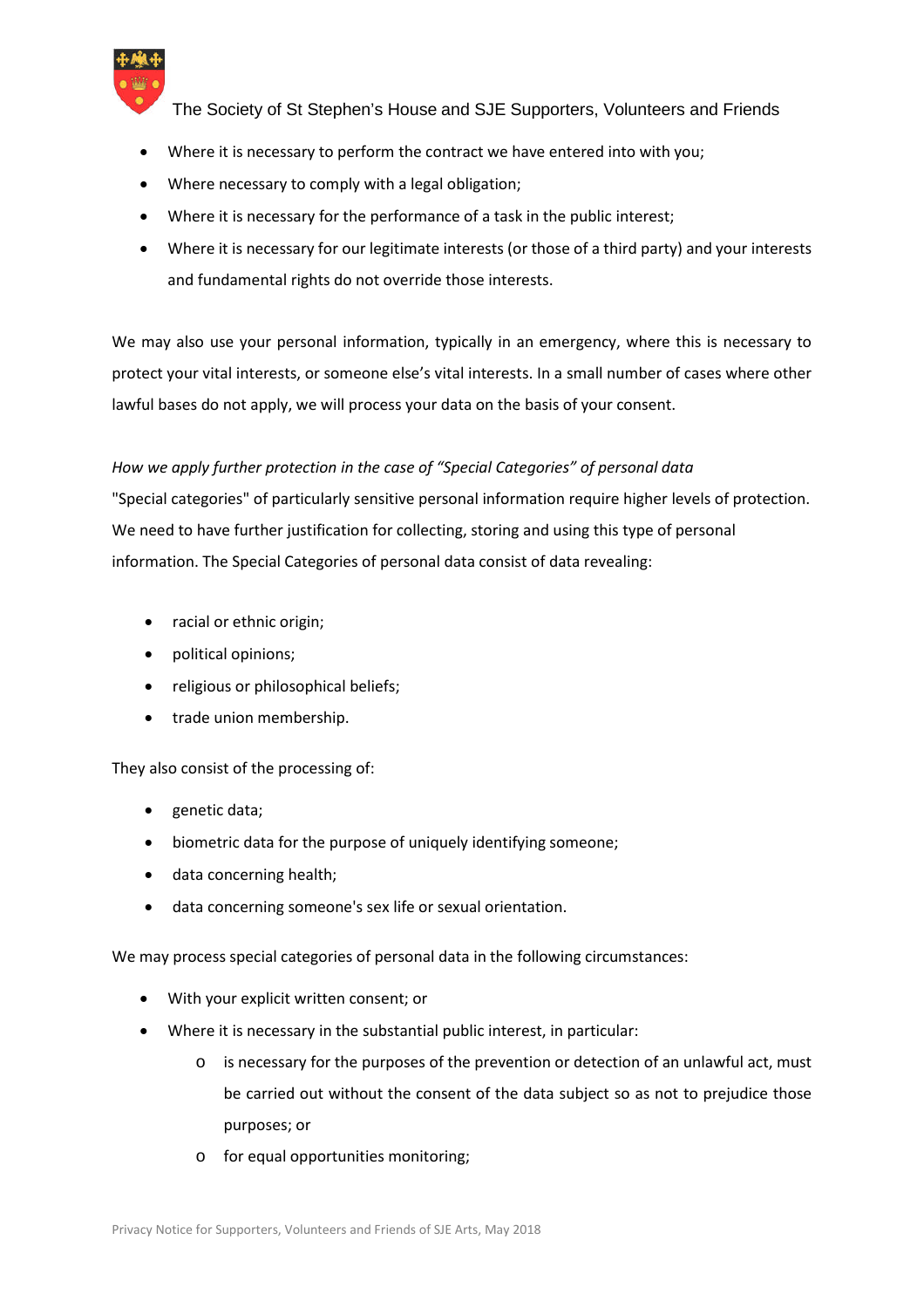

 Where the processing is necessary for archiving purposes in the public interest, or for scientific or historical research purposes, or statistical purposes, subject to further safeguards for your fundamental rights and interests specified in law.

We have in place an appropriate policy document and/or other safeguards which we are required by law to maintain when processing such data. Less commonly, we may process this type of information where it is needed in relation to legal claims or where it is needed to protect your interests (or someone else's interests) and you are not capable of giving your consent, or where you have already made the information public.

#### **Details of our processing activities, including our lawful basis for processing**

We have prepared a detailed table, available from our Policies webpage, setting out the processing activities that we undertake, the source of the data, the reasons why we process it, how long we keep it and the lawful basis we rely on.

The table includes detailed information about how and why we process various categories of data, and the related lawful basis. It includes monitoring that may occur of use of telephone and IT services, including, subject to certain safeguards, email content, internet use and/or telephone records for the purpose of ensuring that such services are not used for unlawful purposes, or otherwise breach the College's or University's IT and telecoms regulations and policy. Safeguards are set out in the policy documents to ensure that an individual's privacy is respected appropriately.

The lawful basis for such processing is that The Society of St Stephen's House has a legitimate interest in maintaining the integrity of its systems, to investigate misuse and in taking action to prevent misuse recurring.

#### **Profiling**

The Society of St Stephen's House may analyse the personal information we collect about you, including your known interests, activities and/or hobbies, in order to build a profile which helps us to decide what communications are likely to be of interest to you. In addition to information that you have provided to the College over time, we may be given information by your family, friends, colleagues and acquaintances. We may also seek out information, using public databases, in order to fill-in gaps in our knowledge and thereby deepen our relationship with you.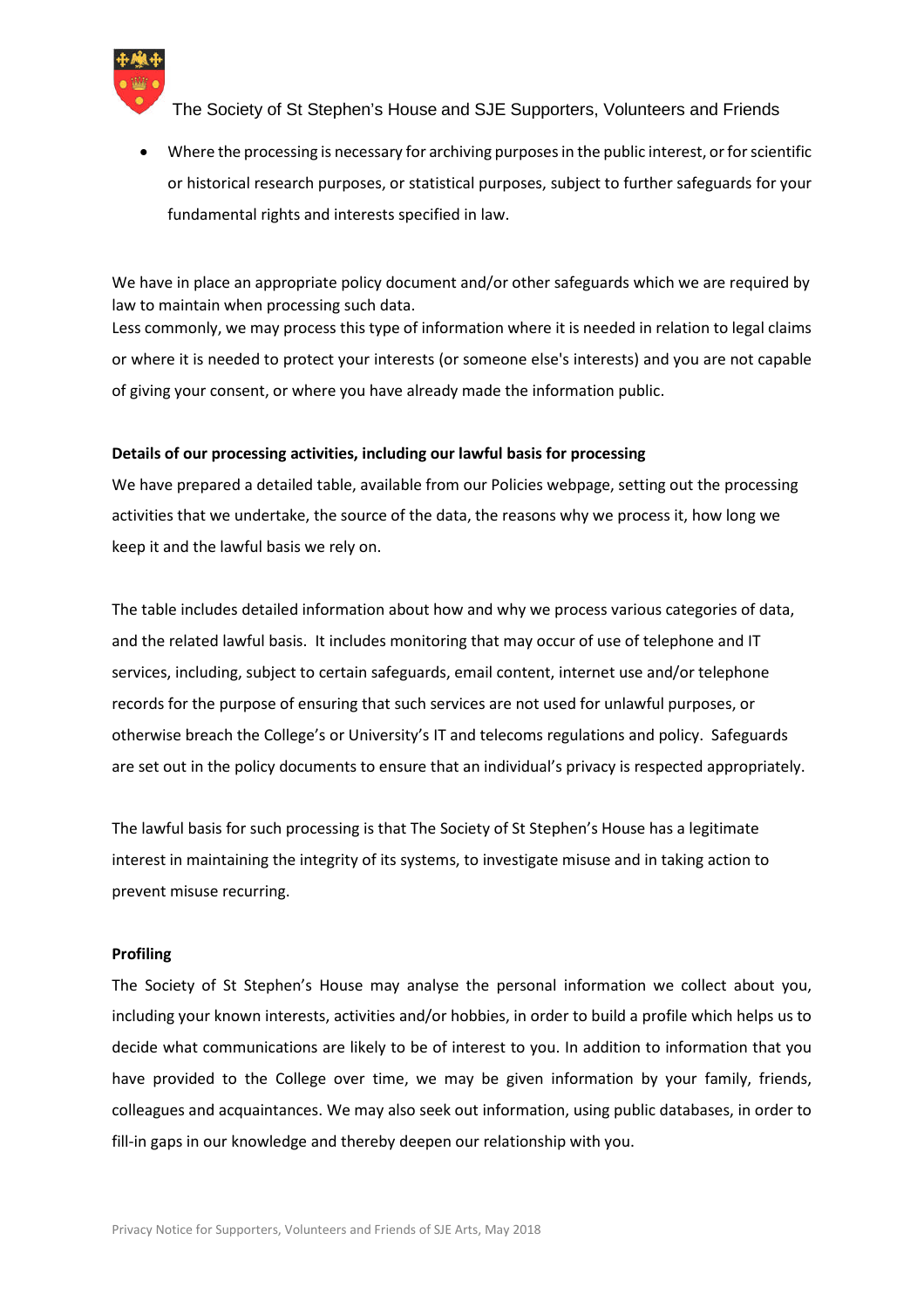

While we do have a legitimate interest in carrying out such analysis, you have the right to request that we do not process your personal data in this way.

We do not outsource profiling activity. If we decide to outsource such activity in the future, we will inform you of who we are outsourcing the activity to and provide you with not less than 1 months' notice of this.

# **Data that you provide to us and the possible consequences of you not providing it**

Most data that you give to us is provided on a wholly voluntary basis – you have a choice whether to do so. Examples include:

- Disability and health condition information, which you may choose to provide to us in order that we can take this information into account when considering whether to make a reasonable adjustment under the Equality Act 2010, for example in relation to accessibility.
- Gift Aid information, which you may choose to provide while making philanthropic donations in order that the College and/or the University is able to recover Gift Aid amounts in relation to your donations.

The consequences for any failure to provide such data will depend on the particular circumstances. For example, if you decide not to provide information about your disability, this might mean that we cannot make a reasonable adjustment to assist you.

# **Other sources of your data**

Apart from the data that you provide to us, we may also process data about you from a range of sources. These include:

- Data that we generate about you, such as when communicating with you, and/or inviting you to or arranging your attendance at events;
- Third parties who process ticket purchases that you make to the event
- Local and international media sources, when you are mentioned in published articles, lists or other commentary;

Our Record of Processing Activity (ROPA) indicates the sources of each of the various categories of data that we process. These can be found on the Policies page on our public website.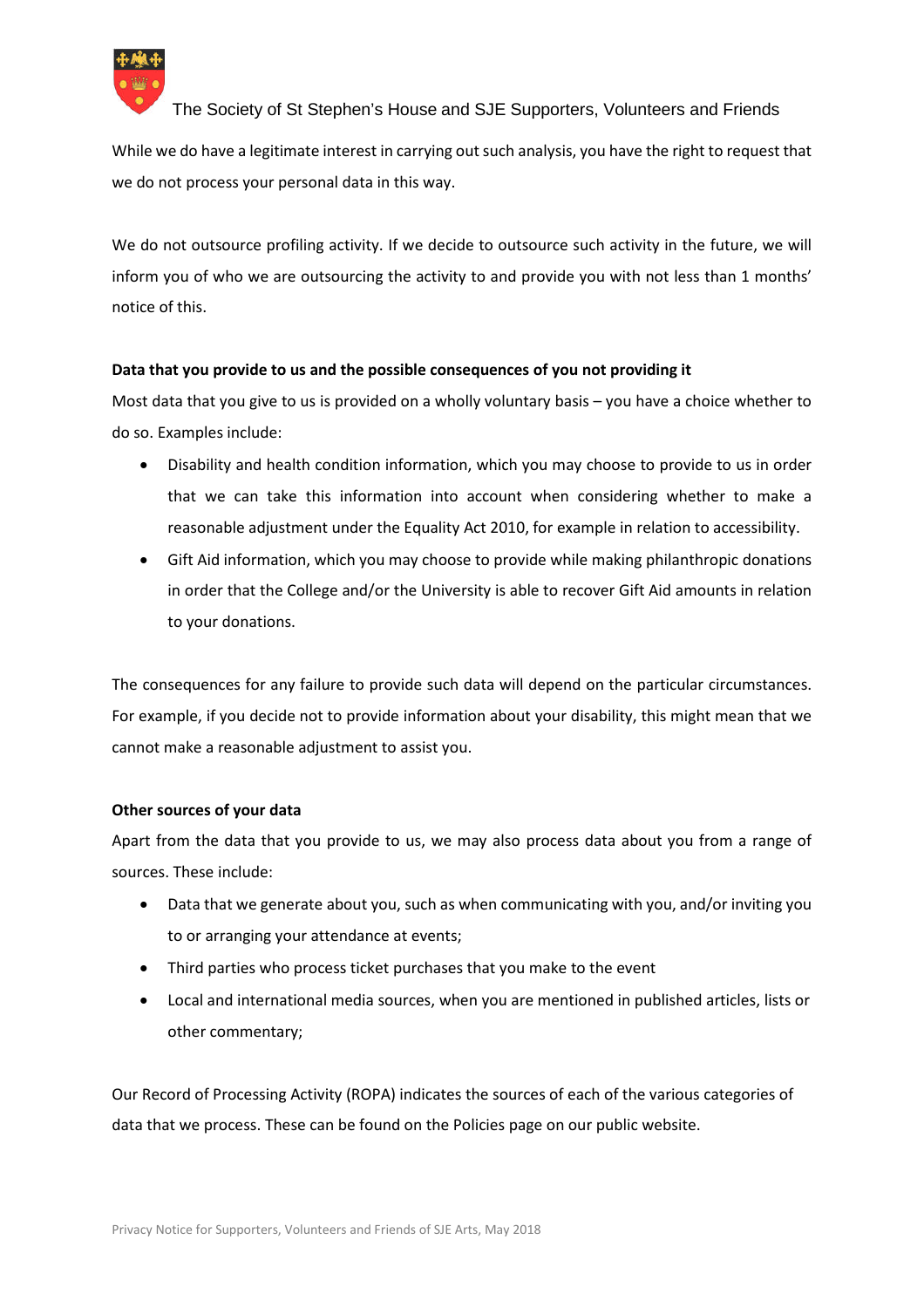

## **How we share your data**

We will not sell your data to third parties. We will only share it with third parties if we are allowed or required to do so by law. This includes for example where we decide to report alleged criminal misconduct to the police.

Examples of bodies to whom we are required by law to disclose certain data include, but are not limited to:

| Organisation                                                                                                                                                          | Whv?                                                                                                                                                                                                                                                                                       |
|-----------------------------------------------------------------------------------------------------------------------------------------------------------------------|--------------------------------------------------------------------------------------------------------------------------------------------------------------------------------------------------------------------------------------------------------------------------------------------|
| UK agencies with duties relating to the<br>prevention and detection of crime,<br>apprehension and prosecution of<br>offenders, safeguarding, or national<br>security. | We may share data with government departments, crime prevention<br>and law enforcement agencies when required or considered<br>appropriate in the circumstances and with the proper consideration<br>of your rights and freedoms. [in cases where the law places a duty<br>on us to report |
| HM Revenues and Custom (HMRC)                                                                                                                                         | Information released to HM Revenue and Customs in order to collect<br>Gift Aid contributions                                                                                                                                                                                               |

Examples of bodies to whom we may voluntarily disclose data, in appropriate circumstances, include but are not limited to:

| Organisation                                                                                                                | Whv?                                                                                                                                                                                                                                                                                   |
|-----------------------------------------------------------------------------------------------------------------------------|----------------------------------------------------------------------------------------------------------------------------------------------------------------------------------------------------------------------------------------------------------------------------------------|
| Third party service providers                                                                                               | To facilitate activities of The Society of St Stephen's House or SJE.<br>Any transfer will be subject to an appropriate, formal agreement<br>between The Society of St Stephen's House or SJE, and the<br>processor.                                                                   |
| prevention and detection of crime,<br>apprehension and prosecution of<br>offenders, safeguarding, or national<br>isecurity. | UK agencies with duties relating to the $\mathbb{I}$ We may share data with government departments, crime<br>prevention and law enforcement agencies when required or<br>considered appropriate in the circumstances and with the proper<br>consideration of your rights and freedoms. |

Where website information is shared with third parties, we will seek to share the minimum amount of information necessary to fulfil the purpose.

All our third party service providers are required to take appropriate security measures to protect your personal information in line with our policies, and are only permitted to process your personal data for specific purposes in accordance with our instructions. We do not allow our third party providers to use your personal data for their own purposes.

#### **Sharing your data outside the European Union**

The law provides various further safeguards where data is transferred outside of the EU.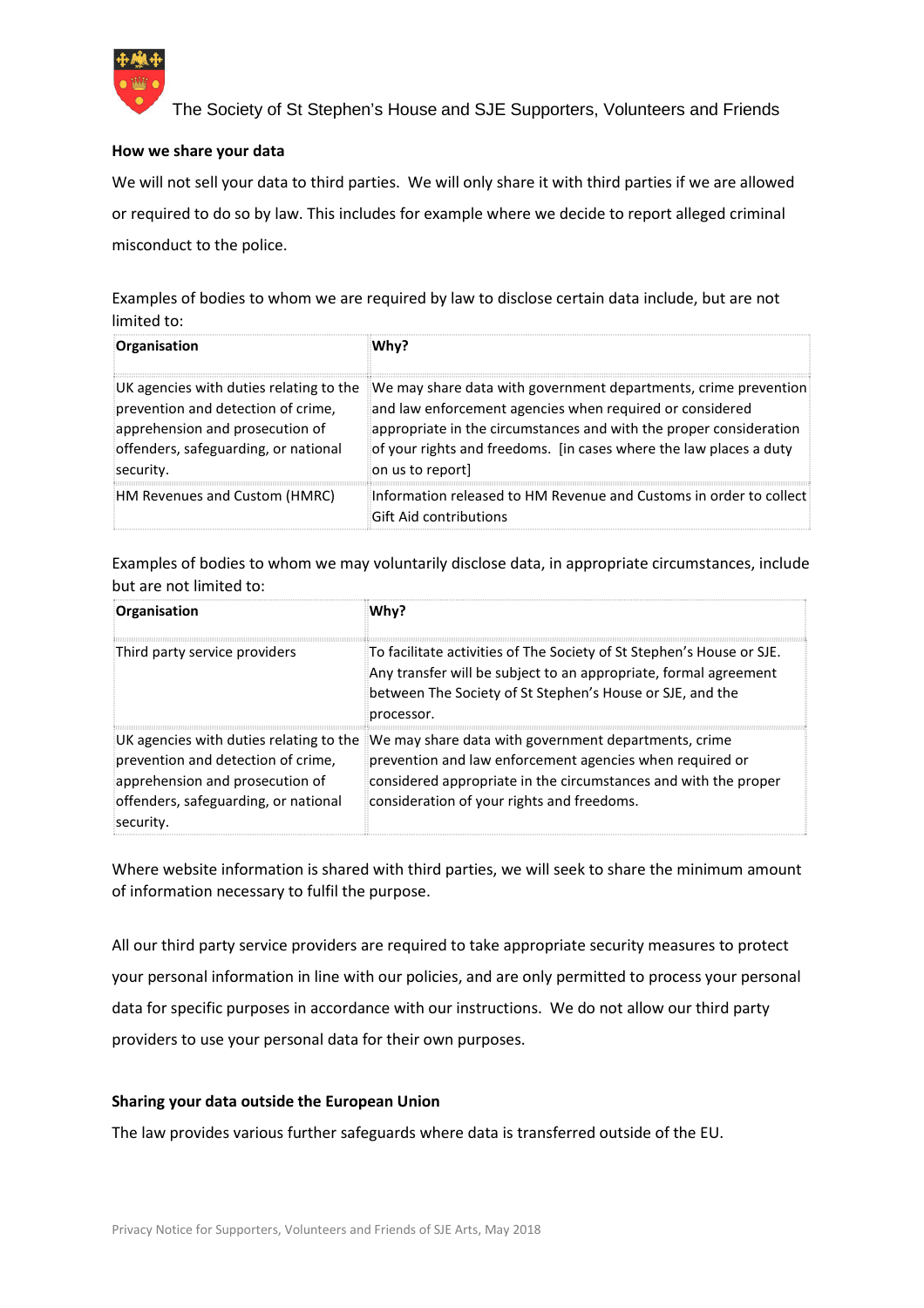

When you are resident outside the EU in a country where there is no "adequacy decision" by the European Commission, and an alternative safeguard is not available, we may still transfer data to you which is necessary for performance of your contract with us (if you are a staff member or student).

Otherwise, we may transfer your data outside the European Union, but only for the purposes referred to in this notice and provided either:

- There is a decision of the European Commission that the level of protection of personal data in the recipient country is adequate; or
- Appropriate safeguards are in place to ensure that your data is treated in accordance with UK data protection law, for example through the use of standard contractual clauses; or
- There is an applicable derogation in law which permits the transfer in the absence of an adequacy decision or an appropriate safeguard.

## **Automated decision-making**

We do not envisage that any decisions will be taken about you based solely on automated means, however we will notify you in writing if this position changes.

#### **How long we keep your data**

We retain your personal information for as long as necessary to fulfil the purposes we collected it for, including for the purpose of satisfying any legal, accounting or reporting requirements. The detailed record of processing activities (ROPA) explains how long we will keep your data. This can be found on the Policies page on our public website.

Retention periods may increase as a result of legislative changes, e.g. an increase in limitation periods for legal claims would mean that the College is required to retain certain categories of personal data for longer. Any such changes will be reflected in updated versions of our Record of Processing Activity. If there are legal proceedings, a regulatory, disciplinary or criminal investigation, suspected criminal activity, or relevant requests under data protection or freedom of information legislation, it may be necessary for us to suspend the deletion of data until the proceedings, investigation or request have been fully disposed of. Please note that we may keep anonymised statistical data indefinitely, but you cannot be identified from such data.

#### **Your legal rights over your data**

Subject to certain conditions set out in UK data protection law, you have: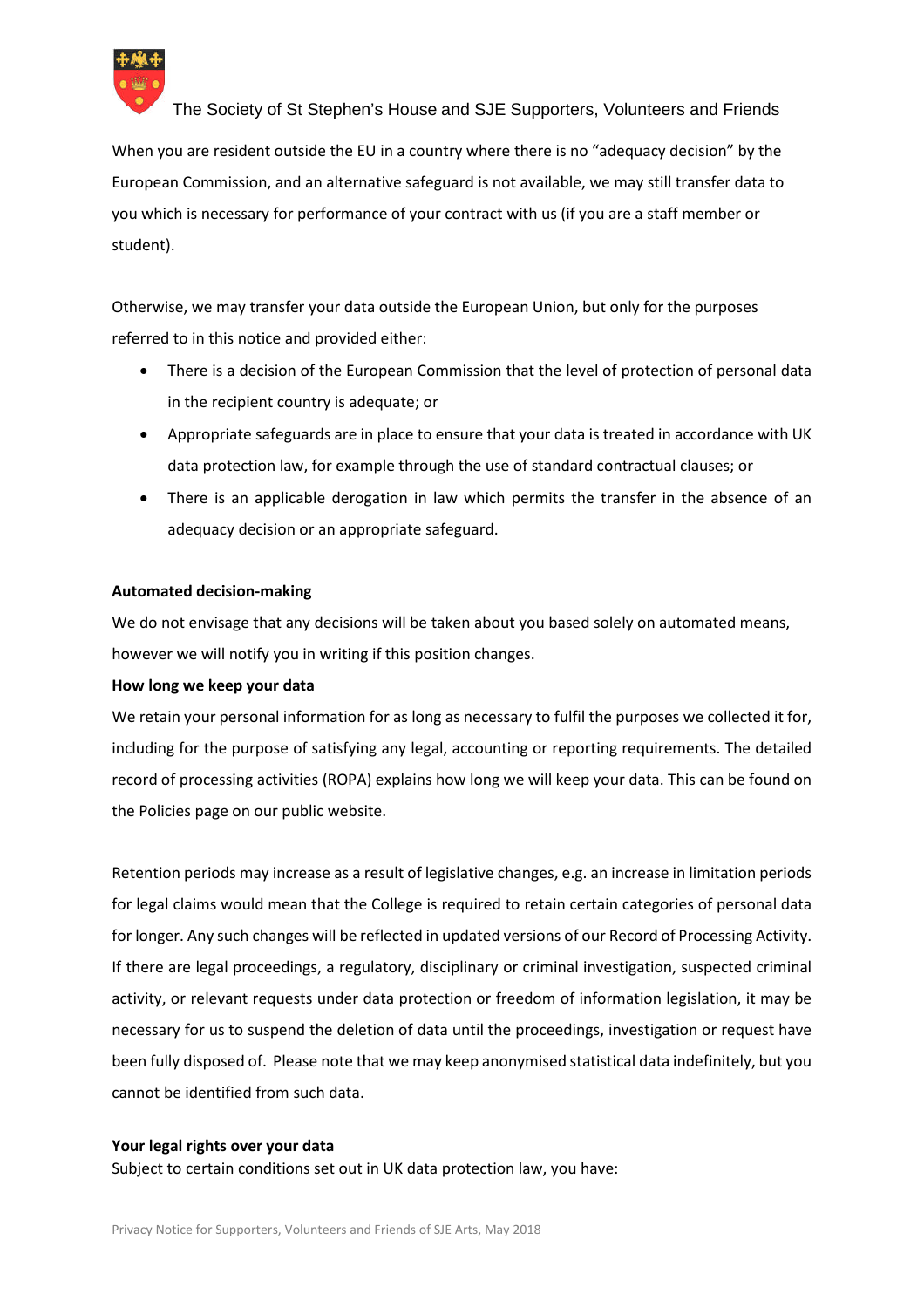

- The **right to request access** to a copy of your data, as well as to be informed of various information about how your data is being used;
- The **right to have any inaccuracies in your data corrected**, which may include the right to have any incomplete data completed;
- The **right to have your personal data erased** in certain circumstances;
- The **right to have the processing of your data suspended**, for example if you want us to establish the accuracy of the data we are processing.
- The right to receive a **copy of data you have provided to us**, and have that transmitted to another data controller (for example, another University or College).
- The **right to object to any direct marketing** (for example, email marketing or phone calls) by us, and to require us to stop such marketing.
- The **right to object to the processing of your information** if we are relying on a "legitimate interest" for the processing or where the processing is necessary for the performance of a task carried out in the public interest. The lawful basis for any particular processing activity we carry out is set out in our detailed table of processing activities [LINK].
- The **right to object to any automated decision-making** about you which produces legal effects or otherwise significantly affects you.
- Where the lawful basis for processing your data is **consent**, you have the **right to withdraw your consent at any time**. When you tell us you wish to exercise your right, we will stop further processing of such data. This will not affect the validity of any lawful processing of your data up until the time when you withdrew your consent. You may withdraw your consent by contacting **the relevant office within** The Society of St Stephen's House **that you are dealing with or that is processing your data, or by contacting the** The Society of St Stephen's House's **Data Protection**

Further guidance on your rights is available from the Information Commissioner's Office (https://.ico.org.uk/). You may also wish to contact the The Society of St Stephen's House's Data Protection Officer **dpo@ssho.ox.ac.uk** if you are considering how or whether to exercise your rights.

You have the right to complain to the UK's supervisory office for data protection, the Information Commissioner's Office if you believe that your data has been processed unlawfully.